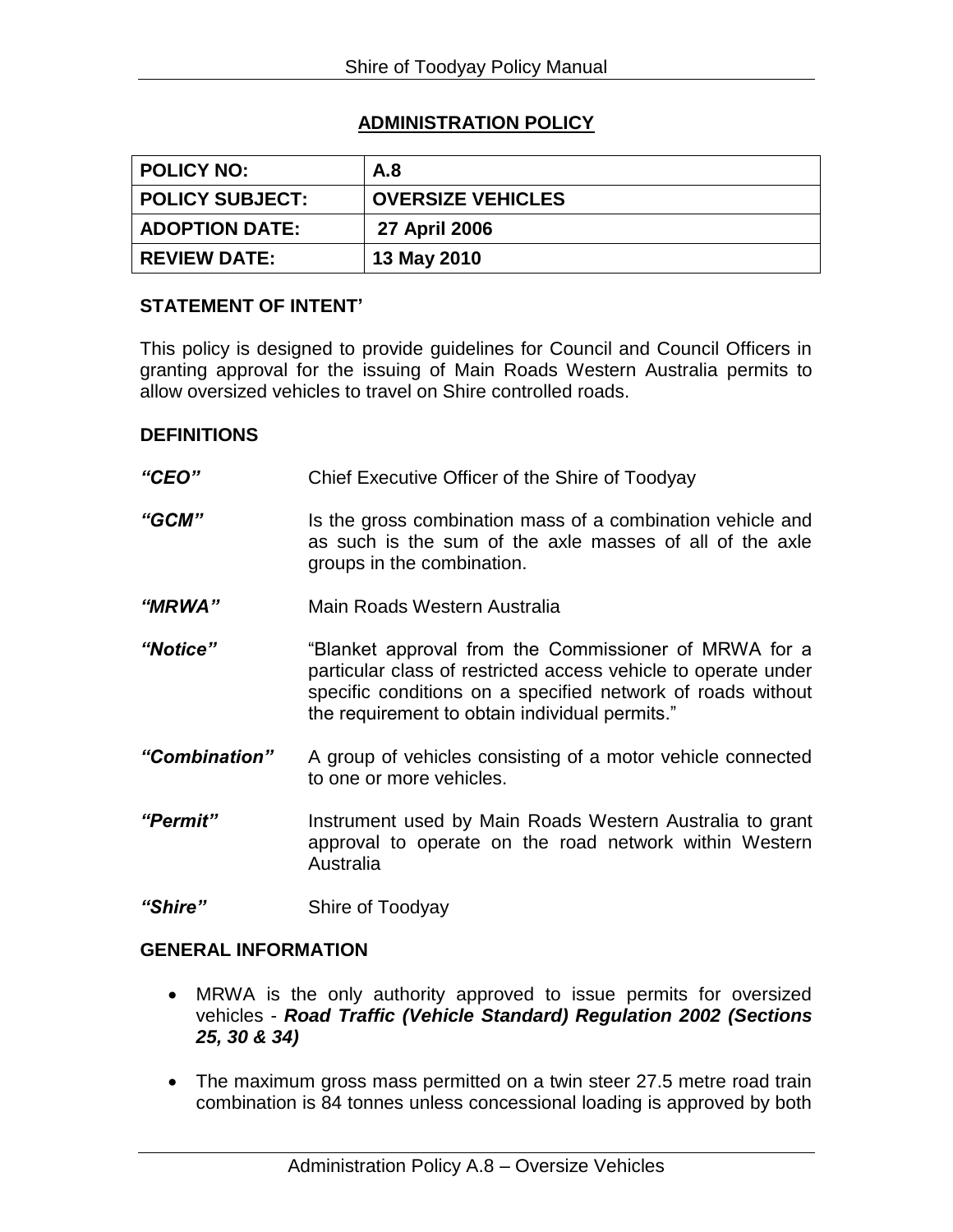the Shire of Toodyay and Main Roads WA. *Road Traffic (Vehicle Standard) Regulation 2002 (Sections 25) + MRWA guidelines*

 Any route requested for combination vehicles must be fully assessed by MRWA prior to the issuance of any Main Roads WA permits – *MRWA Guidelines*

### **POLICY STATEMENT**

- 1. The Shire of Toodyay as of the 1 May 2006 agrees that the Commissioner of Main Roads may issue approvals for roads owned and maintained by the Shire of Toodyay.
- 2. The following restrictions and conditions apply for permitted combinations operating on Shire Roads:
	- a) Combination Specifications: Class 2 and Class 3 combinations only.

| L.   | Maximum length | 27.5 metres |
|------|----------------|-------------|
| ii.  | Maximum GCM    | 84 tonnes   |
| iii. | Maximum height | 4.60 metres |
| iv.  | Maximum width  | 2.50 metres |

- b) School bus and permit combinations to have headlights burning in the 'dipped' position.
- c) No overtaking an operational school bus.
- d) Permit combinations to slow and move to the left when approaching an operational school bus.
- e) Maximum speed being limited to 70 kph or less if determined by Main Roads assessment.
- f) During or following a period of heavy rain operators must contact the Shire of Toodyay for advice on road conditions and road closures.
- g) Routes may be restricted should bridges on the route be sub standard in terms of load carrying capacity.
- 3. Main Roads WA to advise the Shire of Toodyay within 72 hours of the issue of a permit.
- 4. The only exception to this policy applies to permitted combinations of:<br> $\frac{1}{25.0}$  metres i. Maximum length

|      | <b>1. MAXILIUM IENGUL</b> | ZU.U IIIUUU |
|------|---------------------------|-------------|
| ii.  | Maximum GCM               | 64.0 tonnes |
| iii. | Maximum height            | 4.60 metres |
| iv.  | Maximum width             | 2.50 metres |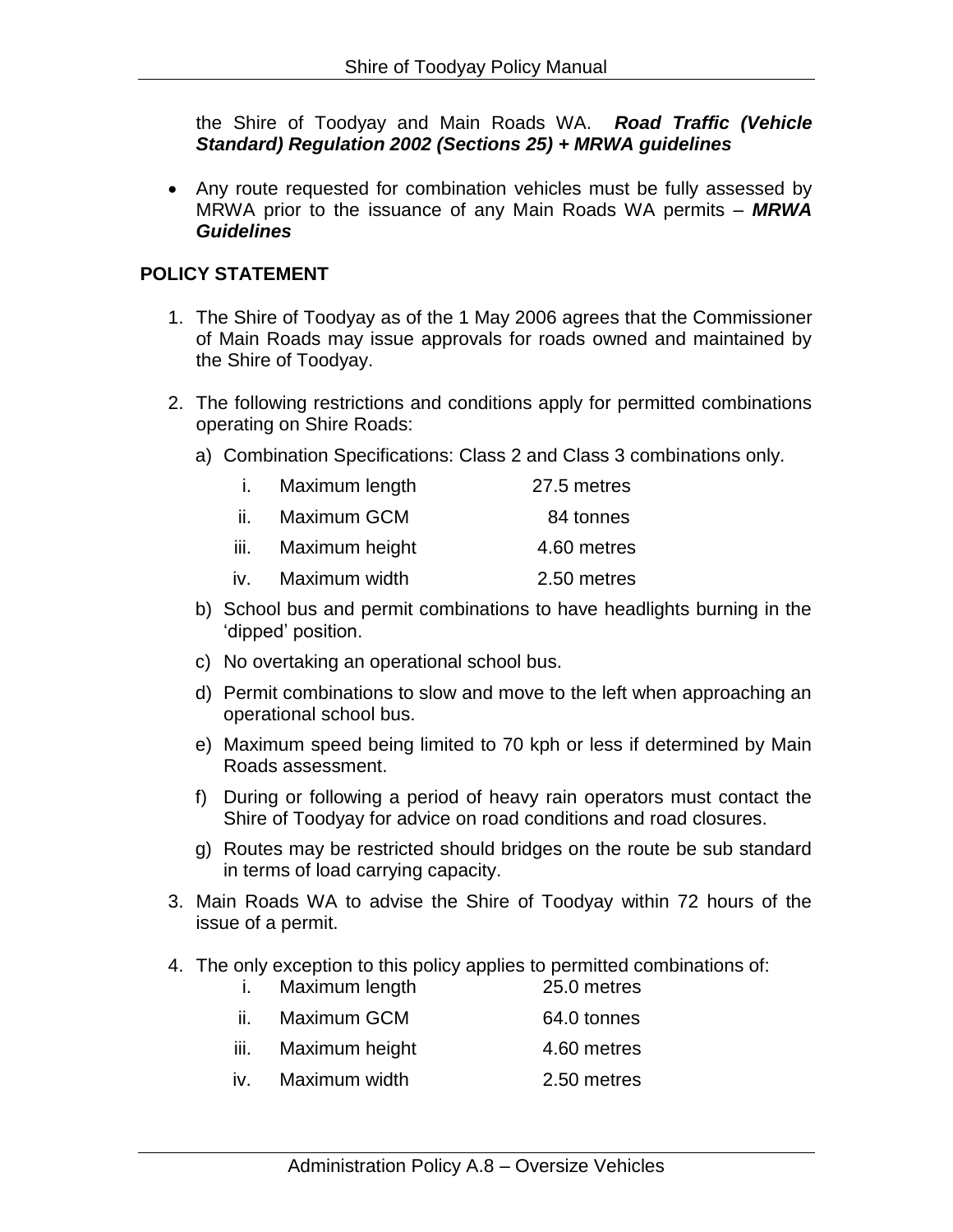- a. Only these shorter and lighter trucks may use the Toodyay Bindi Bindi Road south of the Coondle West Road intersection, Telegraph Road, Harper Road, Anzac Terrace, Clinton Street, Hamersley Street, Stirling Terrace and Julimar Road within the townsite of Toodyay.
- b. No permitted combinations are to travel on Stirling Terrace between Harper Road and Hamersley Street.
- c. Operators to travel at half the legal speed limit within the Toodyay townsite, i.e. 25kph, while loaded or empty.

**Amended Council Meeting 16 November 2007 Reviewed Council Meeting 15 November 2007 Reviewed Council Meeting 21 May 2009 Reviewed Council Meeting 13 May 2010**